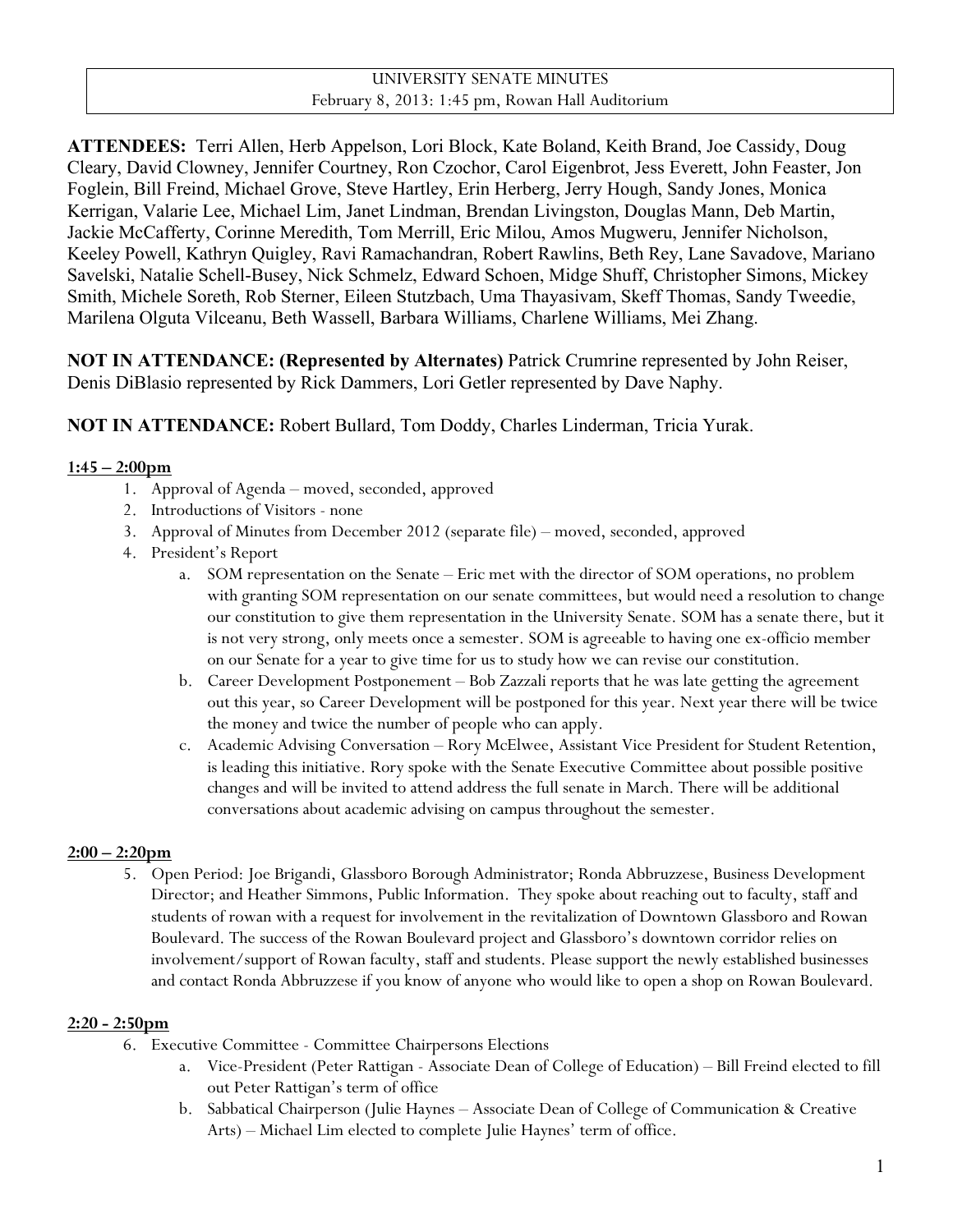- c. RAR Chairperson (Eileen Stutzbach to step down) Keeley Powell elected to complete Eileen Stutzbach's term of office.
- d. Doug Mann elected as RAR Committee Chair in place of Bill Freind.
- 7. Standing Committees & Task Forces
	- a. Curriculum Committee Report (pages 3-4) Eight Process C proposals moved, seconded and approved; two from Business, 4 from Communication, and 2 from Performing Arts.
	- b. Committee on Committees: SOM representation on Senate Committees pages 5 to 7 first reading, vote next month.
	- c. Research Committee: Proposed Amendment to Senate Resolution 120302-2 Policy on Ensuring Compliance with Responsible Conduct of Research (second reading) - page 8 – moved by Uma Thayasivam, seconded and passed.
	- d. Academic Policy & Procedures Final Outline of Graduate and Post-bac Polices. Executive Summary on pages 8-10. Full document in separate file. First reading. Please share with your departments and request that comments be emailed to Barbara Williams, williamsb $@r$ owan.edu.
	- e. University Budget and Planning Committee Update from Chris Simons. Approximately 6 million \$ to be used for SOM transition technology integration costs, plus the possibility of hiring 30 new IT people for SOM transition. President Houshmand will be given authority to spend up to \$500,000 at a time for SOM expenditures without pre-approval from the Board. Rowan will be getting Bond money. Plans to renovate  $5<sup>th</sup>$  floor of Campbell Library. Also, development of initial architecture plans for 4 new buildings: an academic building/space for SOM, a joint Health Sciences building in Camden, a new College of Engineering building/expansion and a new Rohrer College of Business building on the Glassboro campus. Hopefully we will get all four buildings. Rowan has a budget surplus this year which could go toward our matching funds for these building projects. For example, if we received \$75 million from the bond issue Rowan would need to contribute \$25 million.
	- f. University Advancement Committee Meeting Notes President Houshmand mentioned the proposed new Business and Engineering buildings. Also stated that there was an approximate \$10 million surplus fall semester because we spent \$9.7 less than expected. If we can do similar for spring semester, we are on our way to having funds to match the bond money we are hoping to get.
- 8. Old Business none

### **2:50– 3pm**

9. New Business - none

10. Adjournment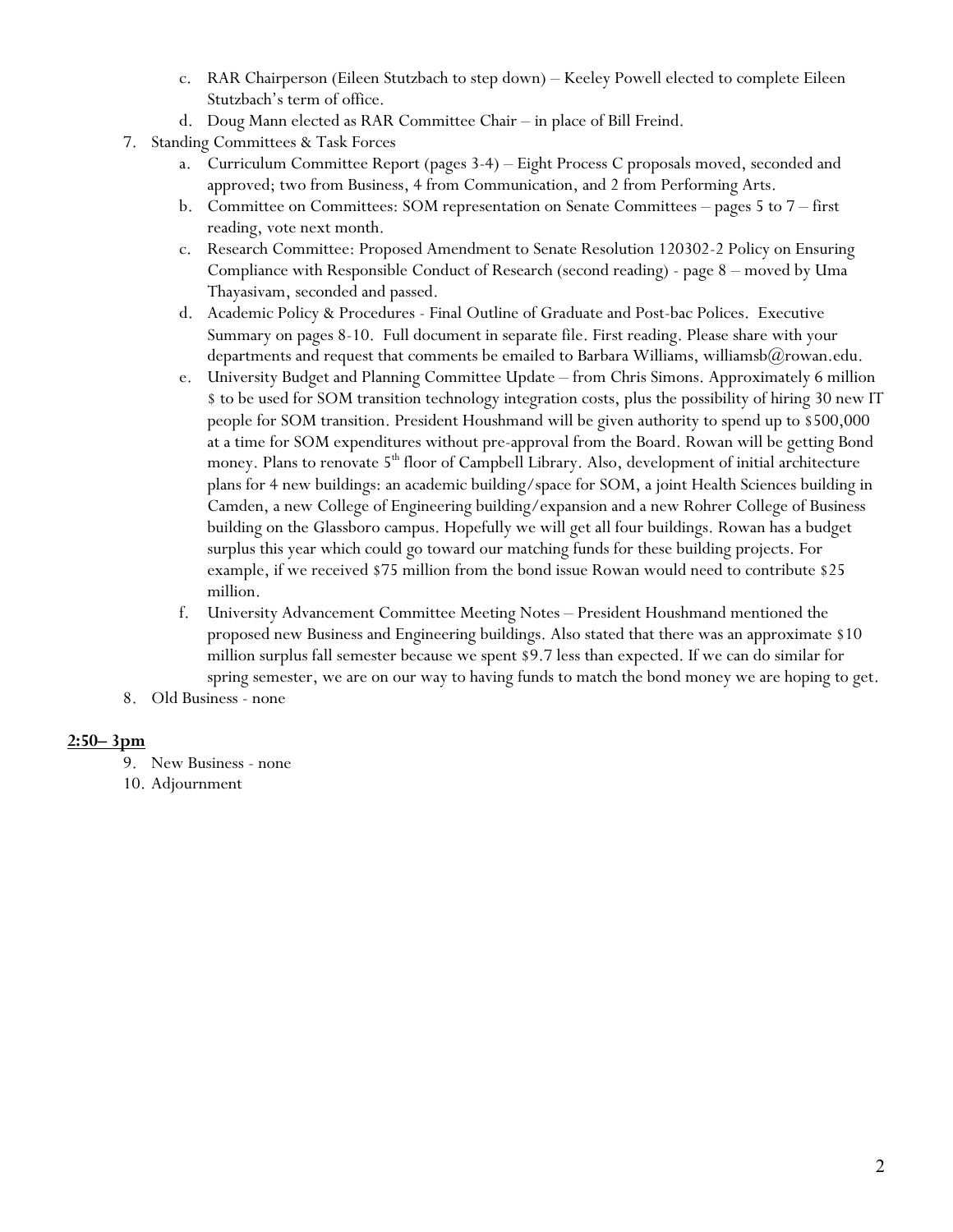# **Approved Curriculum Proposals**

#### **February 8, 2013**

| SCC#             | College          | Department                     | Proposal title                                                                  | U/G | Change request                            |
|------------------|------------------|--------------------------------|---------------------------------------------------------------------------------|-----|-------------------------------------------|
| $12 - 13 - 1000$ | <b>Business</b>  | Accounting/Finance             | <b>BS</b> in Accounting                                                         | U   | Major changes of c<br>requirements        |
| 12-13-1019       | <b>Business</b>  | Marketing/BIS                  | Changes in Sequence B Business to Sequence B<br><b>Perspectives of Business</b> | U   | Major changes of c<br>requirements        |
| 12/13/2017       | Comm             | Journalism                     | Journalism Major                                                                | U   | Major changes of c<br>requirements        |
| 12/13/2020       | Comm             | <b>RTF</b>                     | <b>Audio Recording</b>                                                          | U   | New concentration                         |
| 12/13/2023       | Comm             | <b>RTF</b>                     | <b>Production Intensive</b>                                                     | U   | New specialization                        |
| 12/13/2017       | Comm             | Journalism                     | Journalism Major                                                                | U   | Major changes of c<br>requirements        |
| 12/13/2020       | Comm             | <b>RTF</b>                     | <b>Audio Recording</b>                                                          | U   | New concentration                         |
| 12/13/5002       | Performing Arts  | Music                          | Correcting Degree Titles for the Graduate Music<br>Degrees                      | G   | Major changes of c<br>$\,$ requirements   |
| 12/13/5008       | Performing Arts  | Theatre/Dance                  | <b>BA</b> in Dance                                                              | U   | New Degree Prog                           |
| 12/13/6001       | HH/SS            | History                        | <b>Africana Studies</b>                                                         | U   | Minor curricular c                        |
| 12/13/6002       | HH/SS            | History                        | <b>Historical Methods</b>                                                       | U   | Minor curricular c                        |
| 12/13/7009       | Humani/Social Sc | Political<br>Science/Economics | Economics Program Sequence added to<br>Interdisciplinary LS, H/SS Major         | U   | New concentration<br>specialization, trac |
| 12/13/8005       | Science/Math     | Physics/Astronomy              | <b>BS</b> in Biophysics                                                         | U   | New Degree Prog                           |

# Process C Proposals Approved by Department, College, and Senate Curriculum Committees

## **Process A Proposals Approved by College Curriculum Committees and Chair of the Senate Curriculum Committee**

| SCC#             | College         | Department                      | Proposal title                                        | U/<br>G | Change requested         |
|------------------|-----------------|---------------------------------|-------------------------------------------------------|---------|--------------------------|
| $12 - 13 - 1001$ | <b>Business</b> | Accounting/Finance              | <b>Introduction to Federal Taxation</b>               | G       | New non gen-ed           |
| $12 - 13 - 1002$ | <b>Business</b> | Accounting/Finance              | <b>Federal Taxation</b>                               | U       | New non gen-ed           |
| $12 - 13 - 1003$ | <b>Business</b> | Accounting/Finance              | <b>International Accounting</b>                       | U       | New non gen-ed           |
| 12-13-1007       | <b>Business</b> | Management/Entrepre<br>neurship | <b>Special Topics in Human Resource</b><br>Management | G       | Minor curricular changes |
| 12-13-1009       | <b>Business</b> | Marketing/BIS                   | Issues in Business: Directed Research                 | U       | New non gen-ed           |
| $12 - 13 - 1010$ | <b>Business</b> | Marketing/BIS                   | <b>Electronic Commerce</b>                            | G       | Minor curricular changes |
| 12-13-1011       | <b>Business</b> | Marketing/BIS                   | <b>Systems Analysis and Design</b>                    | G       | Minor curricular changes |
| $12 - 13 - 1012$ | <b>Business</b> | Marketing/BIS                   | <b>Project Management</b>                             | G       | Minor curricular changes |
| $12 - 13 - 1013$ | <b>Business</b> | Marketing/BIS                   | <b>Special Topics MIS</b>                             | G       | Minor curricular changes |
| $12 - 13 - 1014$ | <b>Business</b> | Marketing/BIS                   | <b>MIS Capstone</b>                                   | U       | Minor curricular changes |
| 12/13/2000       | Comm            | PR/Advertising                  | PR/Ad Law and Ethics                                  | U       | New non gen-ed           |
| 12/13/2001       | Comm            | PR/Advertising                  | <b>Case Studies in Public Relations</b>               | U       | Minor curricular changes |
| 12/13/2002       | Comm            | PR/Advertising                  | <b>Advertising Strategies</b>                         | U       | Minor curricular changes |

 $\overline{a}$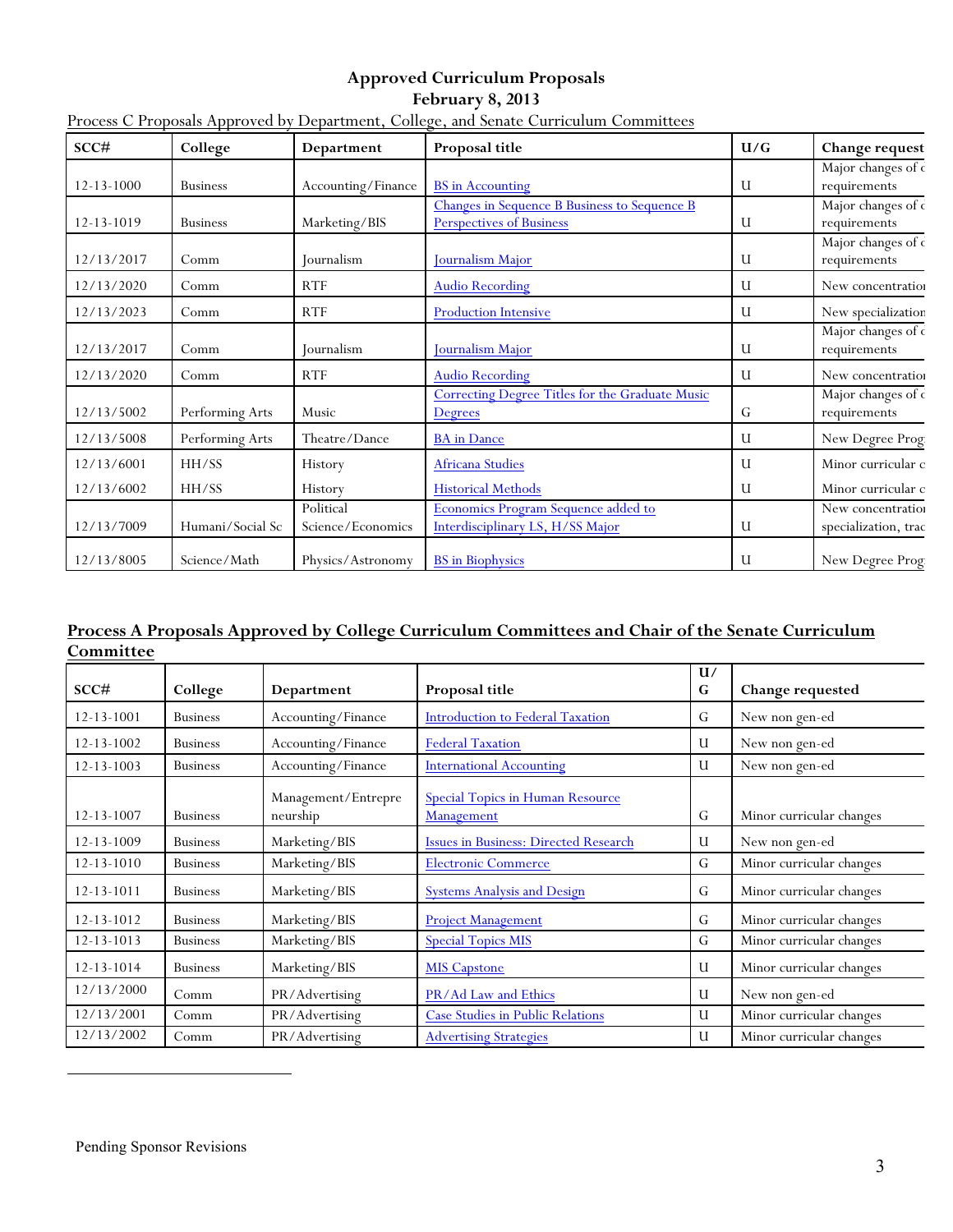| 12/13/2003 | Comm                  | PR/Advertising      | <b>Advertising Major Requirements</b>         | U            | Minor curricular changes                              |
|------------|-----------------------|---------------------|-----------------------------------------------|--------------|-------------------------------------------------------|
| 12/13/2004 | Comm                  | PR/Advertising      | <b>Public Relations Major Requirements</b>    | $\mathbf{U}$ | Minor curricular changes                              |
| 12/13/2009 | Comm                  | Journalism          | Problems of Contemporary Journalism           | $\mathbf U$  | Minor curricular changes                              |
| 12/13/2010 | $\operatorname{Comm}$ | Journalism          | <b>Enterprise Journalism</b>                  | $\mathbf{U}$ | Minor curricular changes                              |
| 12/13/2011 | Comm                  | <b>Journalism</b>   | <b>Journalistic Writing</b>                   | $\mathbf{U}$ | Minor curricular changes                              |
| 12/13/2012 | Comm                  | <b>Journalism</b>   | Journalism Internship I                       | $\mathbf U$  | Minor curricular changes                              |
| 12/13/2013 | Comm                  | Journalism          | <b>Journalism Internship II</b>               | $\mathbf{U}$ | Minor curricular changes                              |
| 12/13/2014 | Comm                  | Journalism          | Journalism Internship III                     | U            | Minor curricular changes                              |
| 12/13/2015 | Comm                  | Journalism          | <b>Journalism Practicum I</b>                 | U            | Minor curricular changes                              |
| 12/13/2016 | Comm                  | <b>Journalism</b>   | Journalism Practicum II                       | U            | Minor curricular changes                              |
| 12/13/2018 | Comm                  | <b>RTF</b>          | Radio Production                              | U            | New non gen-ed                                        |
| 12/13/2019 | Comm                  | <b>RTF</b>          | <b>New Media Production 2</b>                 | $\mathbf{U}$ | New non gen-ed                                        |
| 12/13/2021 | Comm                  | <b>RTF</b>          | <b>Sound Communication</b>                    | $\mathbf{U}$ | Minor curricular changes                              |
| 12/13/2022 | Comm                  | <b>RTF</b>          | <b>Television Production II</b>               | $\mathbf{U}$ | Minor curricular changes                              |
| 12/13/2024 |                       |                     | <b>Television Documentary and Field</b>       |              |                                                       |
|            | Comm                  | <b>RTF</b>          | Production                                    | U            | Minor curricular changes                              |
| 12/13/2027 | Comm                  | <b>Writing Arts</b> | Accelerated BA/MA in Writing Arts             | $\mathbf{U}$ | Minor curricular changes                              |
| 12/13/4000 | Engineering           | Electrical/Comp     | <b>Electrical Communications Systems</b>      | $\mathbf{U}$ | Minor curricular changes                              |
| 12/13/4001 | Engineering           | Electrical/Comp     | <b>System-on-Chip Verification</b>            | G            | New non gen-ed                                        |
| 12/13/4002 | Engineering           | Electrical/Comp     | Introduction to System-on-Chip Verification   | $\mathbf{U}$ | New non gen-ed                                        |
| 12/13/4003 | Engineering           | Electrical/Comp     | <b>Introduction to Discrete Event Systems</b> | $\mathbf{U}$ | New non gen-ed                                        |
| 12/13/4004 | Engineering           | Electrical/Comp     | <b>Discrete Event Systems</b>                 | $\mathsf G$  | New non gen-ed                                        |
| 12/13/4005 | Engineering           | Chemical            | Principles of Chemical Processes I            | U            | Minor curricular changes                              |
| 12/13/5000 | Performing<br>Arts    | Theatre/Dance       | <b>Revision of Theatre Program Sequence B</b> | $\mathbf U$  | Minor, specializzation, track,<br>certificate program |
| 12/13/5009 | Performing            |                     |                                               |              |                                                       |
|            | Arts                  | Theatre/Dance       | <b>Advanced Styles in Modern Dance</b>        | U            | Performing Arts                                       |
| 12/13/5010 | Performing<br>Arts    | Theatre/Dance       | Modern Dance II, III & IV                     | U            | Performing Arts                                       |

 $\overline{a}$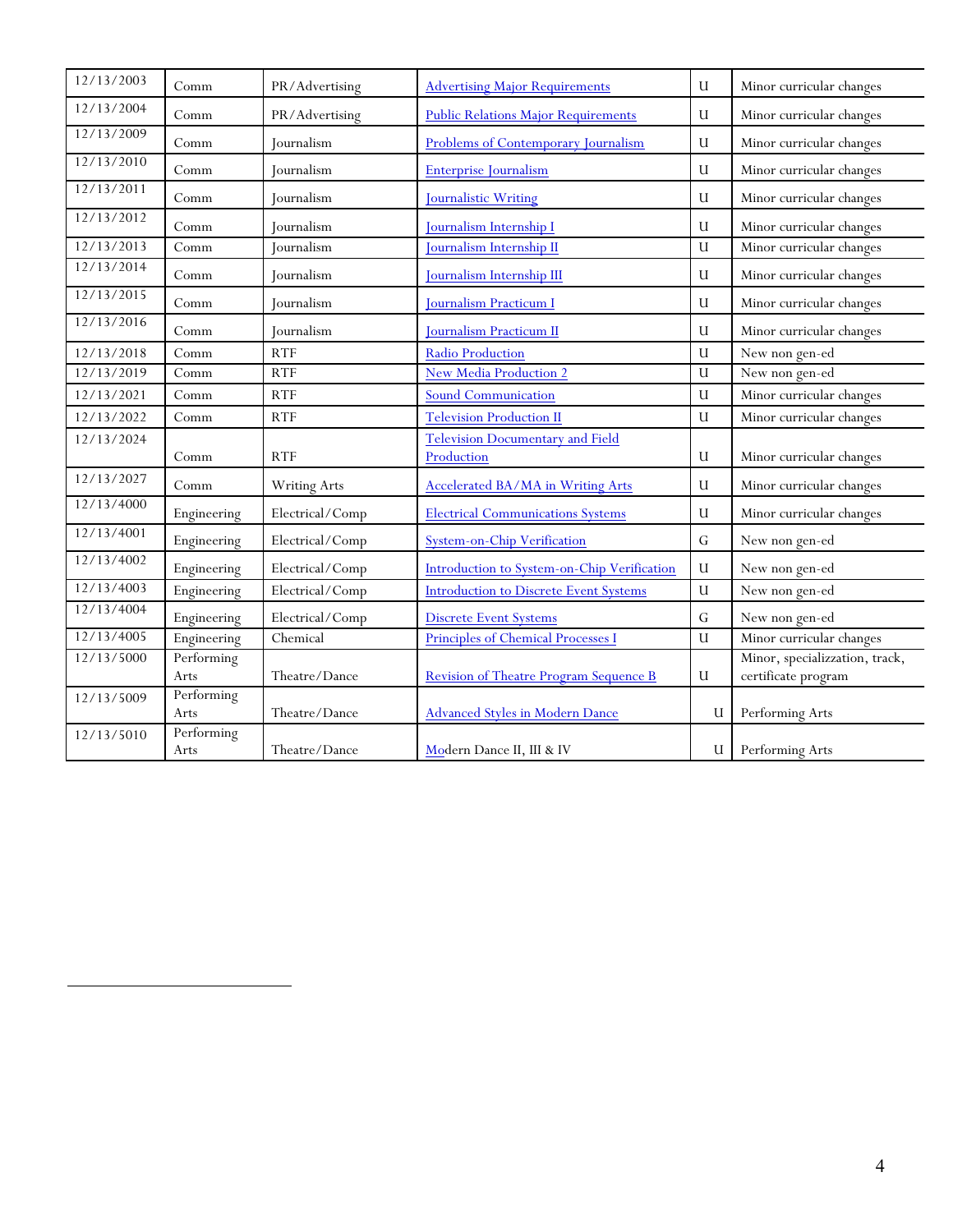### UNIVERSITY COMMITTEE ON COMMITTEES SENATE RESOLUTION

*WHEREAS*, the current membership on senate committees does not reflect the recent addition of the School of Osteopathic Medicine;

*WHEREAS,* membership on specific senate committees is specific to faculty representing each of the Rowan University colleges (these committees include: Tenure & Recontracting, Promotion, Curriculum, University Budget & Planning, Sabbatical Leave, Academic Integrity, Academic Policies & Procedures, Career Development, Intercollegiate Athletics, Learning Outcomes Assessment, Research, and Technological Resources);

*WHEREAS,* the School of Osteopathic Medicine (SOM) is now an official partner with Rowan University *WHEREAS*, the addition of this school would allow faculty to represent the newly formed school;

*THEREFORE LET IT BE RESOLVED, t*hat the following senate committees include the new school:

**Tenure and Recontracting** –Inclusion of the following: School of Osteopathic Medicine Membership includes: 9 tenured faculty members (to include at least one representative from each college), CMSRU Representative, SOM Representative, Librarian, 3 Professional Staff Representatives, AFT Representative. Membership Total: 16

**Promotion** – Inclusion of the following: School of Osteopathic Medicine

Membership includes: 7 tenured faculty members (to include at least one representative from each college with rank of Full Professor preferred), CMSRU Representative, SOM Representative, 1 AFT representative Membership Total: 10

**Curriculum** - Inclusion of the following: School of Osteopathic Medicine

Membership includes: 2 Business Faculty, 2 Engineering Faculty, 2 Performing Arts Faculty, 2 Communication & Creative Arts Faculty, 2 Education Faculty, 2 Humanities & Social Science Faculty, 2 Science & Math faculty, 1 CMSRU Representative, 1 SOM Representative, 1 Professional Staff Representative, 1 AFT Representative, 4 SGA Representatives, 1 Librarian

Membership Total: 23 (Chair is not calculated in total membership)

**University Budget & Planning** - Inclusion of the following: School of Osteopathic Medicine Membership includes: 1 – Executive Director of Budget & Planning – serves as Co-Chair, 1 – The Vice President of the Senate is required to serve on this committee (Committee co-chairs are not calculated in the committee total). 1 VP Administration/Finance, 3 Professional Staff Representatives, 8 faculty members – 1 from each college with 1 additional faculty member, 1 CMSRU Representative, 1 SOM Representative, 1 CWA Representative, 1 IFPTE#195 Representative, 1 AFT Representative, 1 SGA Representative Membership Total: 18

**Sabbatical Leave** - Inclusion of the following: School of Osteopathic Medicine Membership includes: 10 Faculty and/or Professional Staff Representatives, 1 AFT Representative Membership Total: 11

**Academic Integrity** – Inclusion of the following: School of Osteopathic Medicine

Membership Includes: 8 Faculty (to include at least 1 representative from each College), 1 CGCE Representative (Faculty or Professional Staff), 1 CMSRU Representative, 1 SOM Representative, 1 Graduate Advisor, 1 Librarian, 1 AFT Representative, 2 SGA Representatives (plus alternate), 1 Instructional Technology Representative, 1 Orientation & Student Leadership Representative, 1 Residential Learning/University Housing Representative, 1 Academic Success Center Representative, 1 Professional Ethics Liaison (non-voting), 1 Student Relations (non-voting), 1 Academic Policies & Procedures Liaison (non-voting), 1 Technical Resources Liaison (non-voting) Membership Total: 24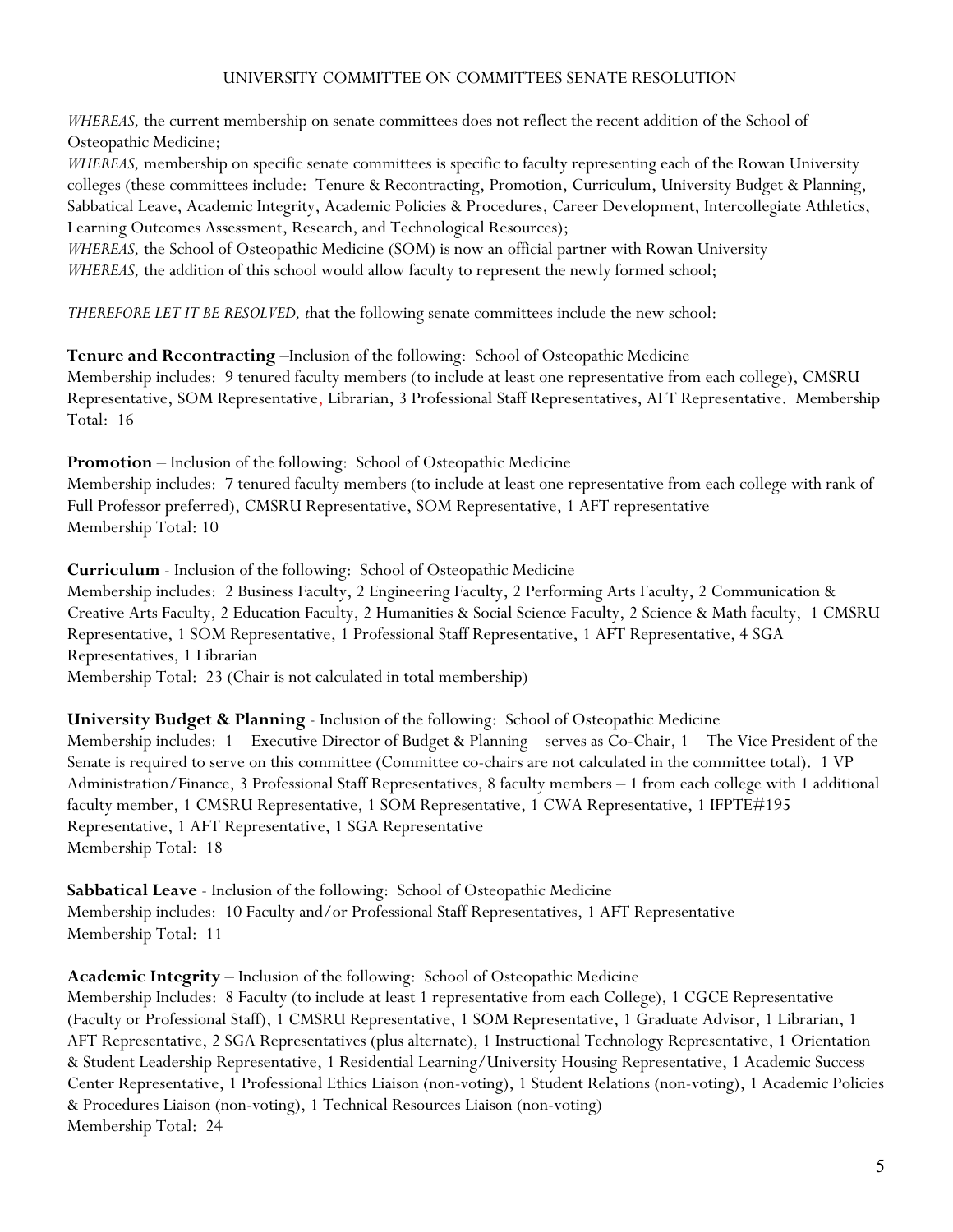**Academic Policies & Procedures** – Inclusion of the following: School of Osteopathic Medicine Membership includes: 8 Faculty (to include at least 1 representative from each College), 1 CMSRU Representative, 1 SOM Representative, 1 Graduate Advisor, 2 Professional Staff Representatives, 1 AFT Representative, 3 SGA Representatives, Membership Total: 17

**Campus Aesthetics & Environmental Concerns** - No changes due to committee design. Membership includes: 8 Faculty, 2 Professional Staff, 1 Administrator, 3 Additional Faculty and/or Professional Staff Representatives, 1 CWA Representative, 1 IFPTE#195 Representative, 1 AFT Representative, 3 SGA Representatives Membership total: 20

**Career Development** – Inclusion of the following: School of Osteopathic Medicine Membership includes: 7 Faculty members (one from each College), 1 CMSRU Representative, 1 SOM Representative, 1 Librarian, 1 Professional Staff Representative, 1 AFT Representative Membership Total: 12

**Diversity Committee** – No changes due to committee design. Membership includes: 10 Faculty, Librarians, and/or Professional Staff representatives, 1 Central Administrator, 1 AFT

Representative, 1 CWA Representative, 1 IFPTE#195 Representative, 3 SGA Representatives Membership Total: 17

**Intercollegiate Athletics** – Inclusion of the following: School of Osteopathic Medicine Membership includes: co-chairs 1 appointed by Senate, 1 appointed by University President, 4 Administrators (one is co-chair), 7 faculty Representatives (one from each College), 1 CMSRU Representative, 1 SOM Representative, 1 Director of Athletics, 2 Professional Staff Representatives, 2 SGA Representatives Membership Total: 20

**Learning Outcomes Assessment** – Inclusion of the following: School of Osteopathic Medicine Membership includes: 7 faculty Representatives (one from each College), 1 CSMRU Representative, 1 SOM Representative, 1 Curriculum Committee Representative, 1 Instructional Research (non-voting) Representative, 1 AFT Representative, 1 Professional Staff Representative, 1 Academic Policies/Procedures Committee Representative, 2 SGA Representatives Membership Total: 16 (NOTE – Chair is not calculated in committee total)

**Professional Ethics & Welfare** – No changes due to committee design.

Membership Includes: 10 Faculty and/or Professional Staff Representatives, 1 AFT Representative Membership Total: 11

**Recruitment, Admissions & Retention** – No changes due to committee design. Membership Includes: 15 Faculty and/or 15 Professional Staff Representatives, 1 AFT Representative, 3 SGA Representatives Membership Total: 19

**Research** – Inclusion of the following: School of Osteopathic Medicine Membership Includes: 7 Faculty members (one from each College), 1 CSMRU Representative, 1 SOM Representative, 5 additional faculty from any college, 3 Professional Staff Representatives, 1 Librarian, 1 AFT Representative, 1 SGA Representative Membership Total: 20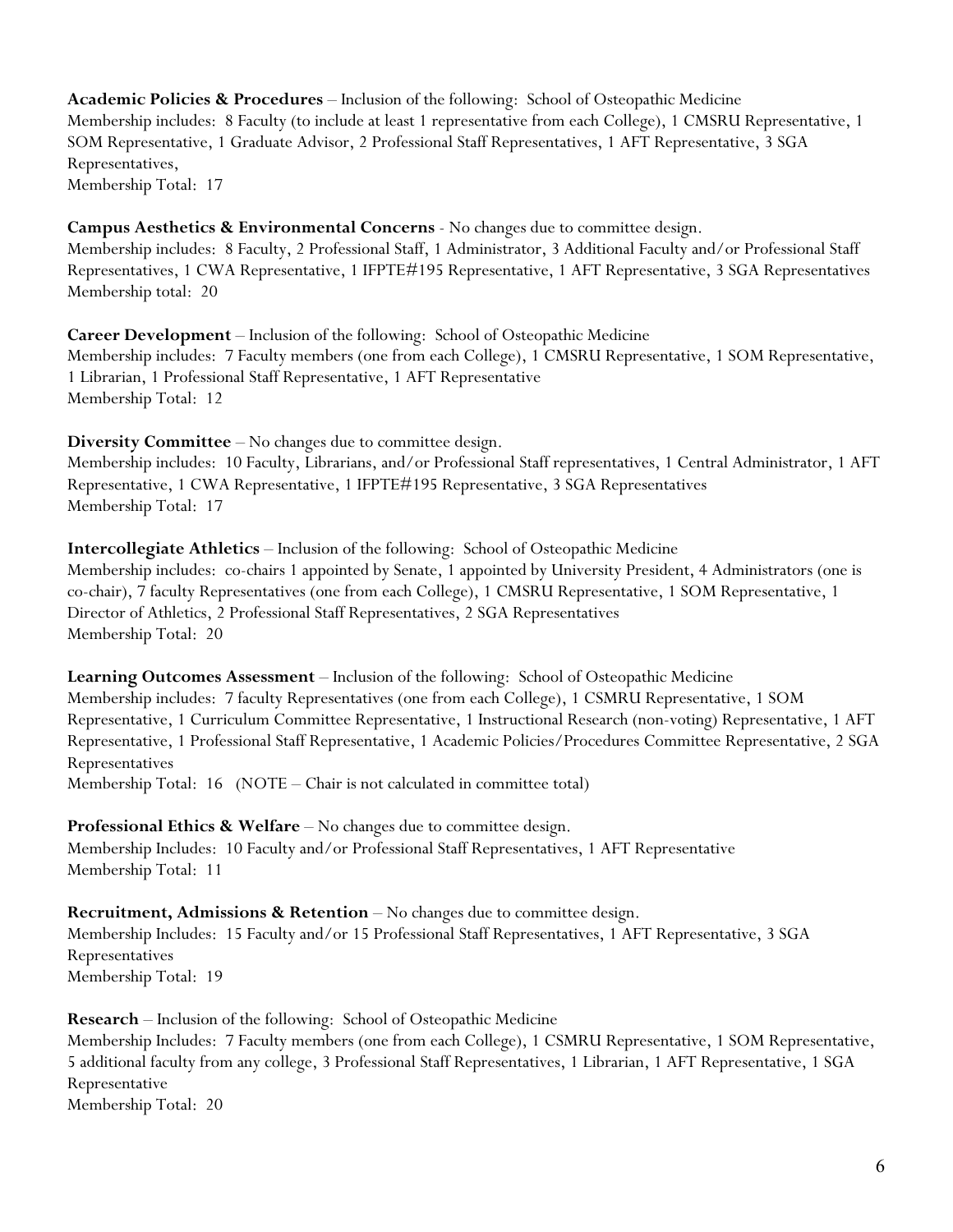**Student Relations** – No changes due to committee design. Membership Includes: 10 Faculty and/or Professional Staff Representatives, 1 AFT Representative, 1 CWA Representative, 5 SGA Representatives Membership Total: 17

**Technical Resources** – Inclusion of the following: School of Osteopathic Medicine Membership Includes: 7 faculty (one from each College), 1 CSMRU Representative, 1 SOM Representative, 5 additional faculty from any college, 3 Professional Staff Representatives, 1 Librarian, 1 AFT Representative, 1 SGA Representative Membership total: 20

**Committee on Committees** – No changes due to committee design.

Membership Includes: 5 Faculty and/or 5 Professional Staff Representatives, 1 AFT Representative Membership Total: 6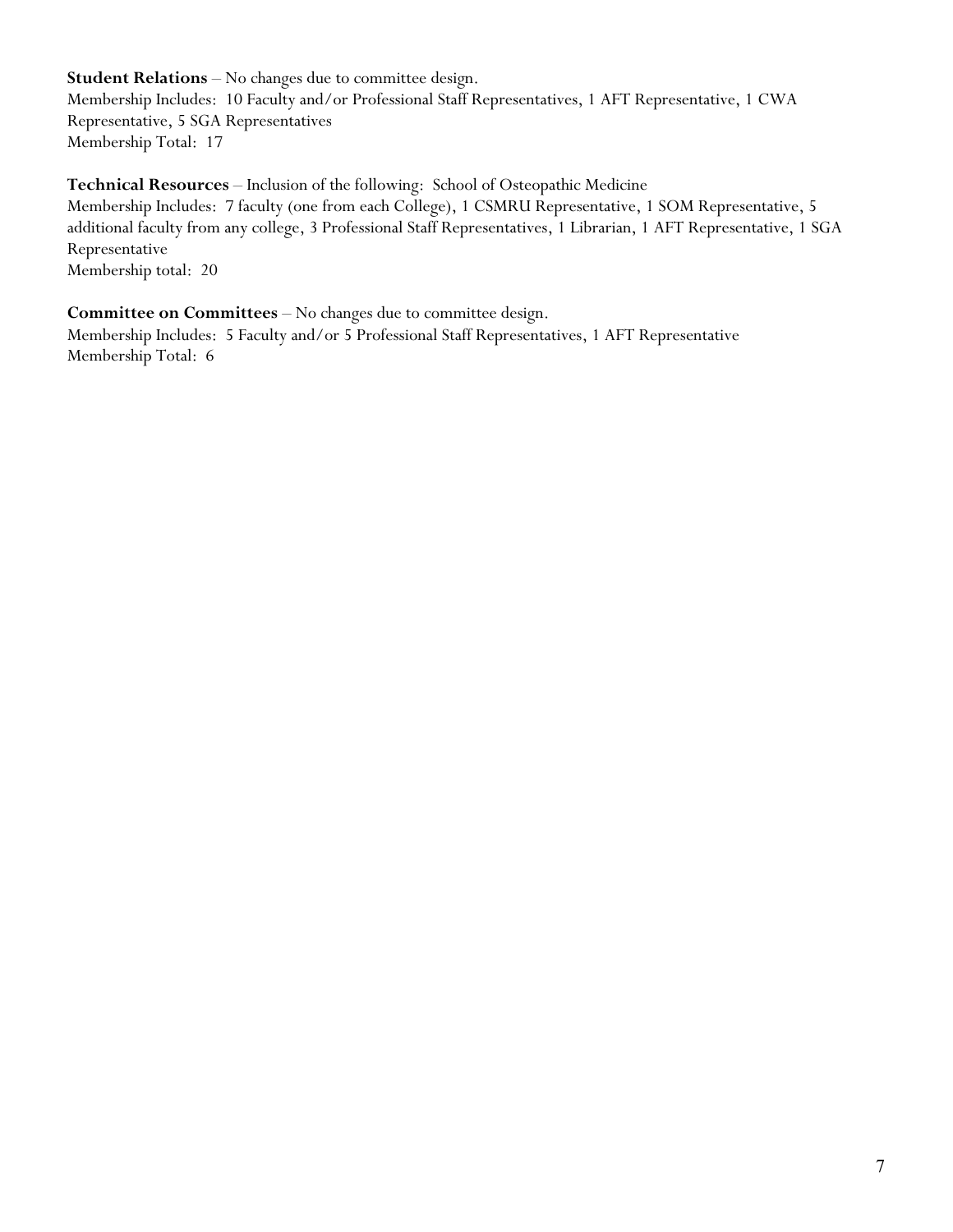# **Proposed Amendment to Senate Resolution 120302-2**

Policy on Ensuring Compliance with Responsible Conduct of Research (RCR) Requirements by Federal Funding Agencies

Following the establishment of the University Policy on the Responsible Conduct for Research (RCR), the Research Office is pleased to announce that the cooperation of the faculty and students has resulted in 100% compliance for all sponsored projects starting January 1, 2012. In response to numerous requests from faculty, the Research Office proposes the following amendment to the existing Senate Resolution 120302-2 for purposes of providing a **training exemption** for sponsored projects that are **not research, scholarly or creative activity**.

Sponsored project activities where the intent, purpose and responsibilities are **clearly and explicitly understood to be not research, scholarly or creative activity** are exempt from the RCR training policy requirements. The activities listed below fit the aforementioned criteria, and are exempt from RCR training policy requirements.

- Tutoring
- **Professional Development Workshops**
- Academic Advising
- Routine Administrative/Office Support (e.g. photocopying, filing, mailing etc.)

All exemptions must be requested via the **RCR Training Exemption Request Form**, which will be reviewed and approved/denied by the Associate Provost for Research.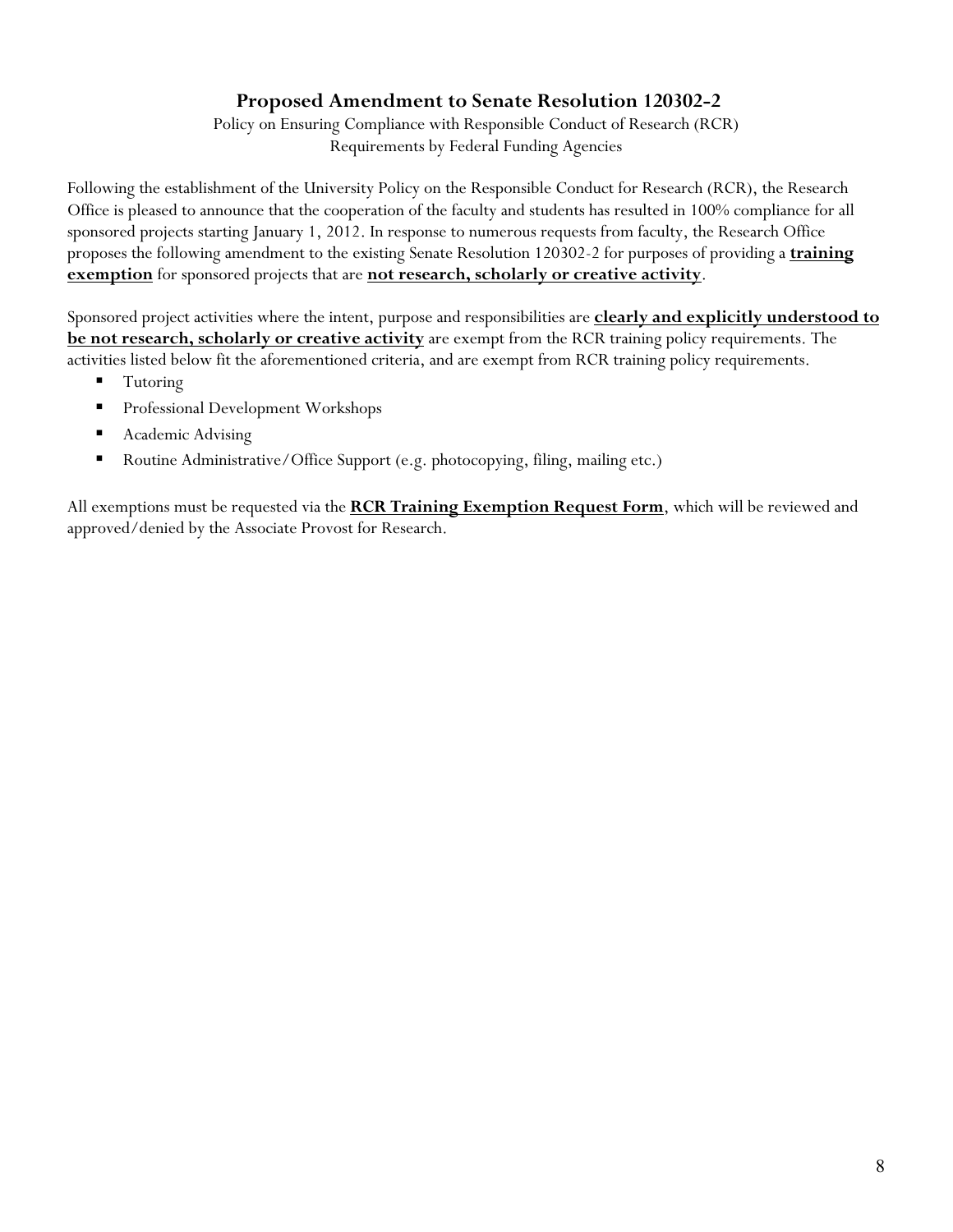

## **Background**

- Based upon feedback over the past 2 years (since CGCE merger with the Graduate School) and from the academic review process in fall 2011, CGCE met with Associate Provost in fall 2011 and it was determined that a full review of the Graduate Handbook and all policies that affect graduate/post-bac/CGCE students was necessary.
- The Associate Provost then set up an official GAC Representative for Academic Policies & Procedures (AP&P) Committee of the Senate so that any CGCE/graduate/post-bac policy updating took place via official University channels. Barbara Bole Williams volunteered to serve as the GAC rep to AP&P/Senate.
- The need/task to review and update all CGCE-related policy was brought to GAC in January of 2012 by Dean Sosa. It was determined that the Assistant Dean, Rebecca Gollihur, and Barbara would work as a team to lead the GAC through the necessary updates/additions to the former Graduate Handbook/CGCE policy.

## **Overall Goals**

- To ensure that our policies are the most up-to-date, clear and understandable, and best serve the needs of our students, faculty and staff
- To make our policies easier to locate
	- The Student Handbook should be the main source for student policy information. To accomplish this, CGCE worked with the VP for Student Life Office (Student Handbook) and the Associate Provost (Academic Policies) to ensure that these documents addressed the policy needs of CGCE/graduate/post-bac students or directed those students to CGCE-specific information on the CGCE website.

### **Process for Organizing Needed Policy Revisions**

- Between January and August 2012,, the existing 2009-2010 Graduate Handbook (from the former Graduate School) was divided into:
	- o University-wide policies (that were untouched and simply confirmed were in the Student Handbook)
	- o Resources (that we confirmed were in the Student Handbook)
	- o Graduate/post-bac/CGCE-specific policies (which we divided into 3 phases for GAC review )
		- Between March and July, GAC representatives met and reviewed the graduate/postbac/CGCE-specific policies and collected feedback from their faculty – upon which many revisions were based.
		- We removed any policies that GAC determined were obsolete or duplicated in the Student Handbook.
		- We removed any policies that were **not academic** in nature. These were:
			- $\infty$  Admissions and related policies
			- Emergency School Closing
			- $\infty$  Immunization Procedures
		- As of 07/09/12, all old and new policies have been reviewed and approved by the GAC and are ready for the next step.
	- In preparation for the next step, the set of graduate/post-bac/CGCE-specific policies were further divided into the following three categories to determine whether or not they needed further approval from AP&P and Senate:
		- 1. We removed any policies that GAC determined **did not include any true policy change** even though there were some re-written/clarified language/forms.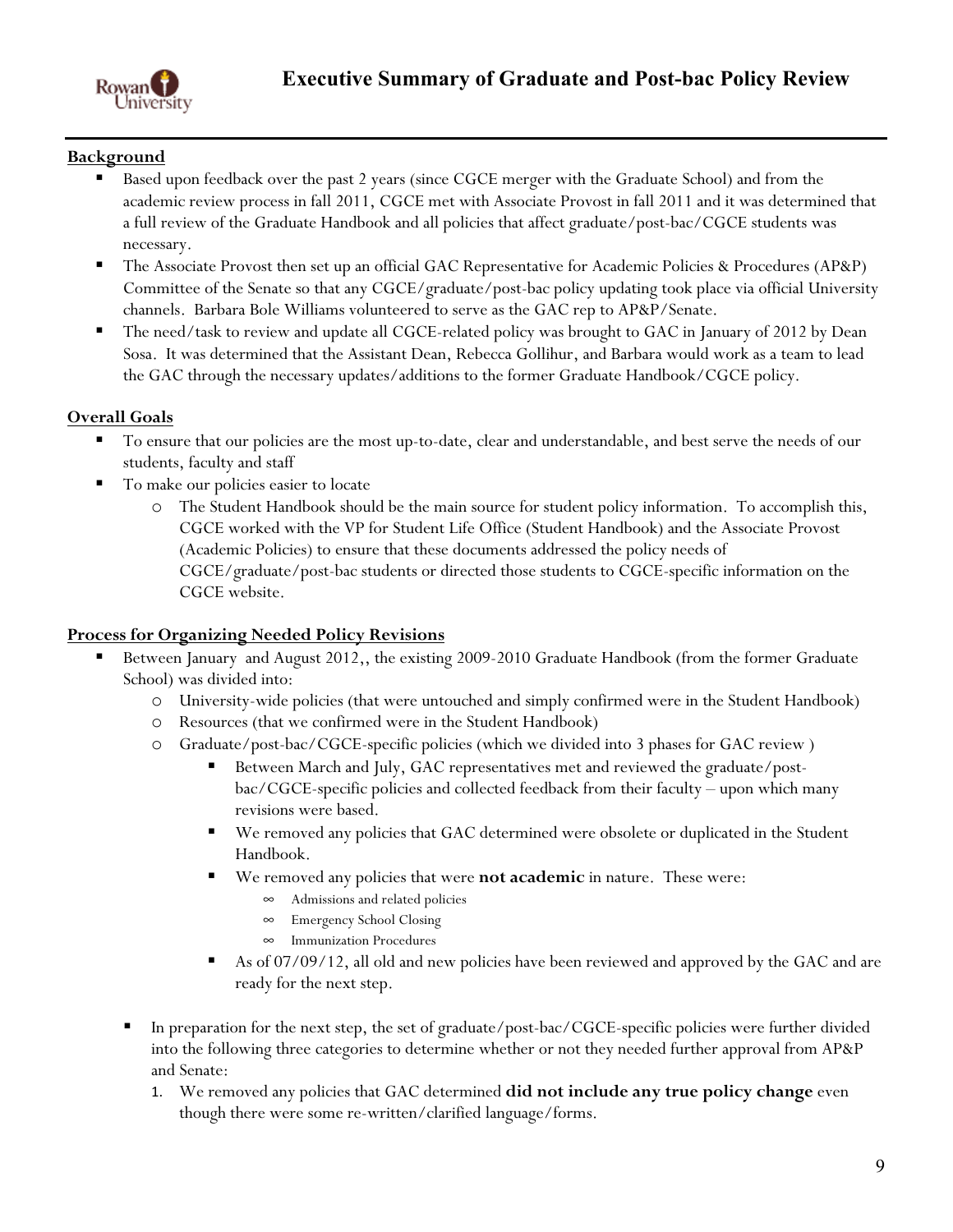## 2. **New policies** which are made up of the following:

- i. Academic Program Policy Categories (Policy Categories by Program)
- *ii.* Commencement Walking Policy *(New portions added and approved by the Provost and Registrar in spring 2012)*
- iii. Graduation Application Grace Period for Thesis/Dissertation Students
- iv. Honors Designation
- v. Program Dismissal and University Dismissal
- vi. University/CGCE-wide policies vs. Program/Departmental policies

### 3. **Significantly-updated policies** are:

- i. Appeals Process for Minimum Satisfactory Academic Progress
- ii. Attendance Policy Faculty & Students Responsibilities
- iii. Audit policy
- iv. Concurrent Application and Matriculation Policy
- v. Enrollment Definitions
- vi. Graduate-level Credit by Examination
- vii. Leaves of Absence or Withdrawal from the University
- viii. Minimum Graduation Requirements Policy
- ix. Registration after Program Completion
- x. Minimum Satisfactory Academic Progress Overview
- xi. Senior Privilege/Taking Graduate Courses as an Undergraduate Student
- xii. Time Limits for CGCE Program Completion

### **Policies for Review**

- The items listed in numbers 2 and 3 above contain the set of policies that GAC determined needed to be presented to AP&P and Senate.
- In preparation for the open forum, please click on the appropriate links above to review the policies in their proposed format.

## **Current Status of Policy Review**

- In addition to the information shared throughout the spring 2012 term, the GAC plans to provide another opportunity for the Rowan community to review and contribute input for the policies before they were presented.
	- o To this end, two open forums are planned (in cooperation with the Faculty Center) for September, 2012.
	- o There are two opportunities to attend:
		- Thursday, September 20, 10:50 AM-12:05 PM in James Hall, Rm. 2095
		- Wednesday September 26, 3:15 PM-4:05 PM in James Hall, Rm. 3110
- The GAC plans to meet once more after the open forums to consider the feedback provided and to prepare the final versions of all policies to present to AP&P/Senate.
- Once approved by AP&P/Senate, GAC and CGCE will email the Rowan community and update the appropriate policy pages.